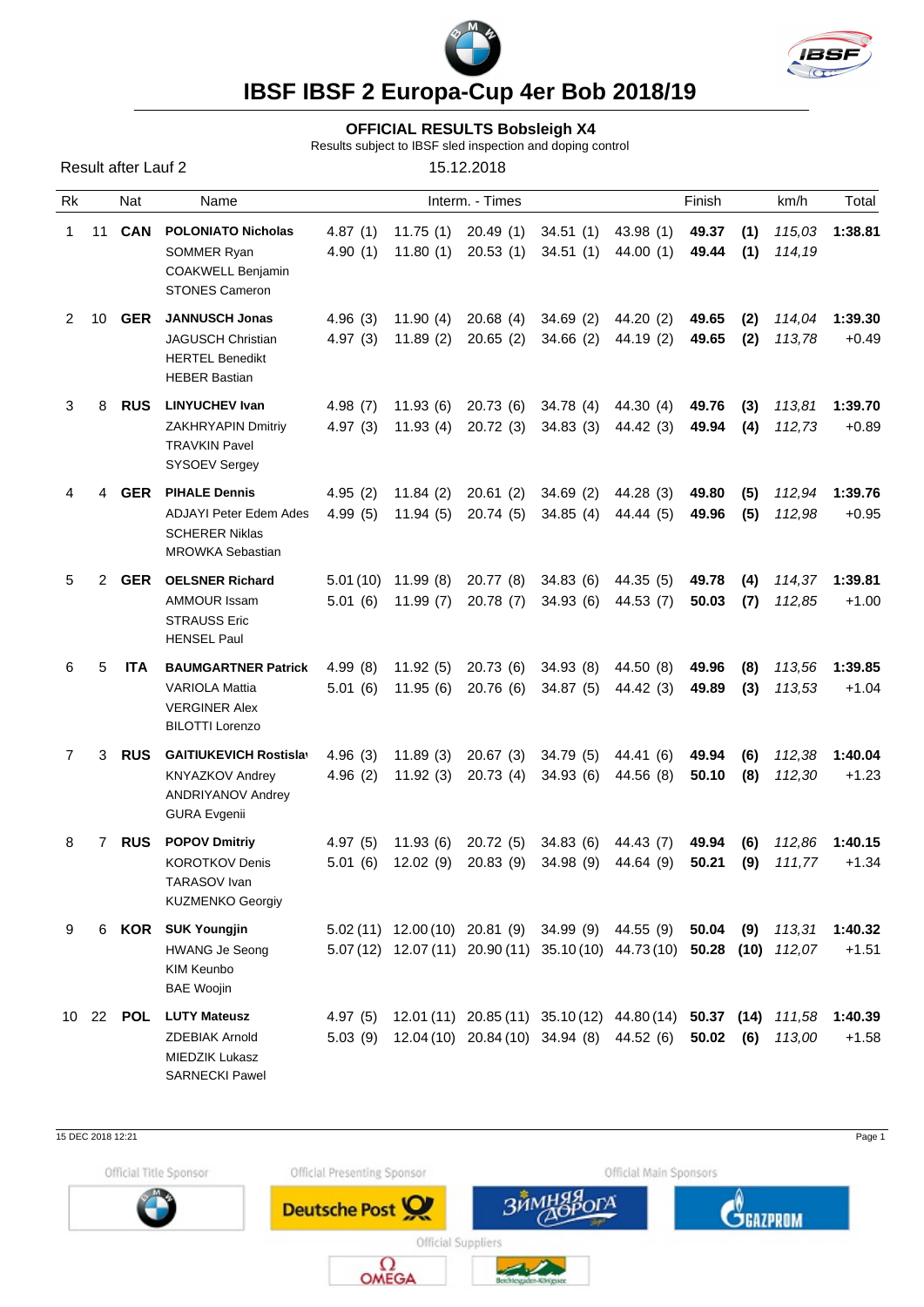



**IBSF IBSF 2 Europa-Cup 4er Bob 2018/19**

## **OFFICIAL RESULTS Bobsleigh X4**

Results subject to IBSF sled inspection and doping control

Result after Lauf 2 15.12.2018 Rk Nat Name Interm. - Times Finish km/h Total 11 13 **CHN SHAO Yijun** 5.08 (14) 12.10 (13) 20.91 (13) 35.05 (11) 44.65 (10) **50.16 (10)** *112,94* **1:40.53** LIU Wei 5.11(14) 12.19 (14) 21.02 (14) 35.17 (14) 44.81 (13) **50.37 (13)** *112,30* +1.72 WANG Sidong CHEN Tianhong 12 23 **SUI FOLLADOR Cedric** 5.15 (19) 12.23 (18) 21.06 (17) 35.22 (16) 44.78 (13) **50.27 (12)** *113,11* **1:40.58** DOMINGUEZ Farut 5.12 (15) 12.20 (17) 21.03 (15) 35.20 (15) 44.80 (11) **50.31 (11)** *112,51* +1.77 JONES Gregory CROTTA Alexander 13 9 **ROU TENTEA Mihai Cristian** 5.00 (9) 12.02 (12) 20.86 (12) 35.02 (10) 44.69 (11) **50.26 (11)** *111,98* **1:40.62** DOBRE Raul Constantin 5.05 (11) 12.12 (13) 20.97 (13) 35.12 (11) 44.80 (11) **50.36 (12)** *112,06* +1.81 DAROCZI Ciprian Nicolae **BUGHEANU Andrei Alexa** 14 21 **SUI ROHNER Timo** 5.13 (17) 12.19 (16) 21.01 (16) 35.17 (14) 44.76 (12) **50.29 (13)** *112,60* **1:40.72** FAESSLER Adrian 5.17 (18) 12.22 (18) 21.04 (16) 35.26 (16) 44.88 (16) **50.43 (14)** *112,25* +1.91 LEIMGRUBER Roger ACHERMANN Florian 15 17 **CHN JIN Jian** 5.07 (13) 12.10 (13) 20.92 (14) 35.15 (13) 44.83 (15) **50.41 (15)** *111,68* **1:40.90** SHI Hao 5.07 (12) 12.10 (12) 20.92 (12) 35.12 (11) 44.83 (15) **50.49 (16)** *110,81* +2.09 WU Qinaze WU Zhitao 16 15 **SUI MOULINIER Yann** 5.02 (11) 11.99 (8) 20.82 (10) 35.20 (15) 44.99 (16) **50.70 (17)** *109,43* **1:41.13** SANTOLI Robin 5.03 (9) 12.01 (8) 20.82 (8) 35.12 (11) 44.82 (14) **50.43 (14)** *110,86* +2.32 FERRARI Sandro TANNER Marco 17 1 **RUS VOLOSKOV Grigorii** 5.14 (18) 12.24 (19) 21.12 (19) 35.46 (19) 45.13 (17) **50.69 (16)** *112,01* **1:41.38** BANKOV Maksim 5.14 (16) 12.19 (14) 21.07 (18) 35.38 (18) 45.07 (18) **50.69 (18)** *111,15* +2.57 KARDAKOV Ivan ISAKOV Aleksei 18 19 **CHN SUN Kaizhi** 5.10 (15) 12.11(15) 20.95 (15) 35.34 (17) 45.15 (19) **50.85 (19)** *109,79* **1:41.43** WANG Jiaqi 5.14 (16) 12.19 (14) 21.04 (16) 35.28 (17) 44.96 (17) **50.58 (17)** *111,08* +2.62 SUN Ji Yu YE Jielong 19 20 **CZE VRBA Jan** 5.20 (21) 12.33 (21) 21.22 (20) 35.43 (18) 45.13 (17) **50.76 (18)** *110,79* **1:41.54** DOBES Adam 5.20 (19) 12.33 (19) 21.21 (19) 35.48 (19) 45.18 (19) **50.78 (19)** *111,49* +2.73 JORDAN Pavel PODSTATA Lukas 20 14 **CRO SILIC Drazen** 5.25 (22) 12.39 (22) 21.29 (22) 35.65 (21) 45.35 (20) **50.98 (20)** *111,15* **1:42.17** KRAJISNIK Aleksandar 5.24 (20) 12.39 (20) 21.32 (20) 35.71 (20) 45.50 (20) **51.19 (20)** *109,85* +3.36 MEZULIC Mate ZLATNAR Damjan

15 DEC 2018 12:21 Page 2

Official Title Sponsor



Official Presenting Sponsor

**Deutsche Post** 





**Official Suppliers**